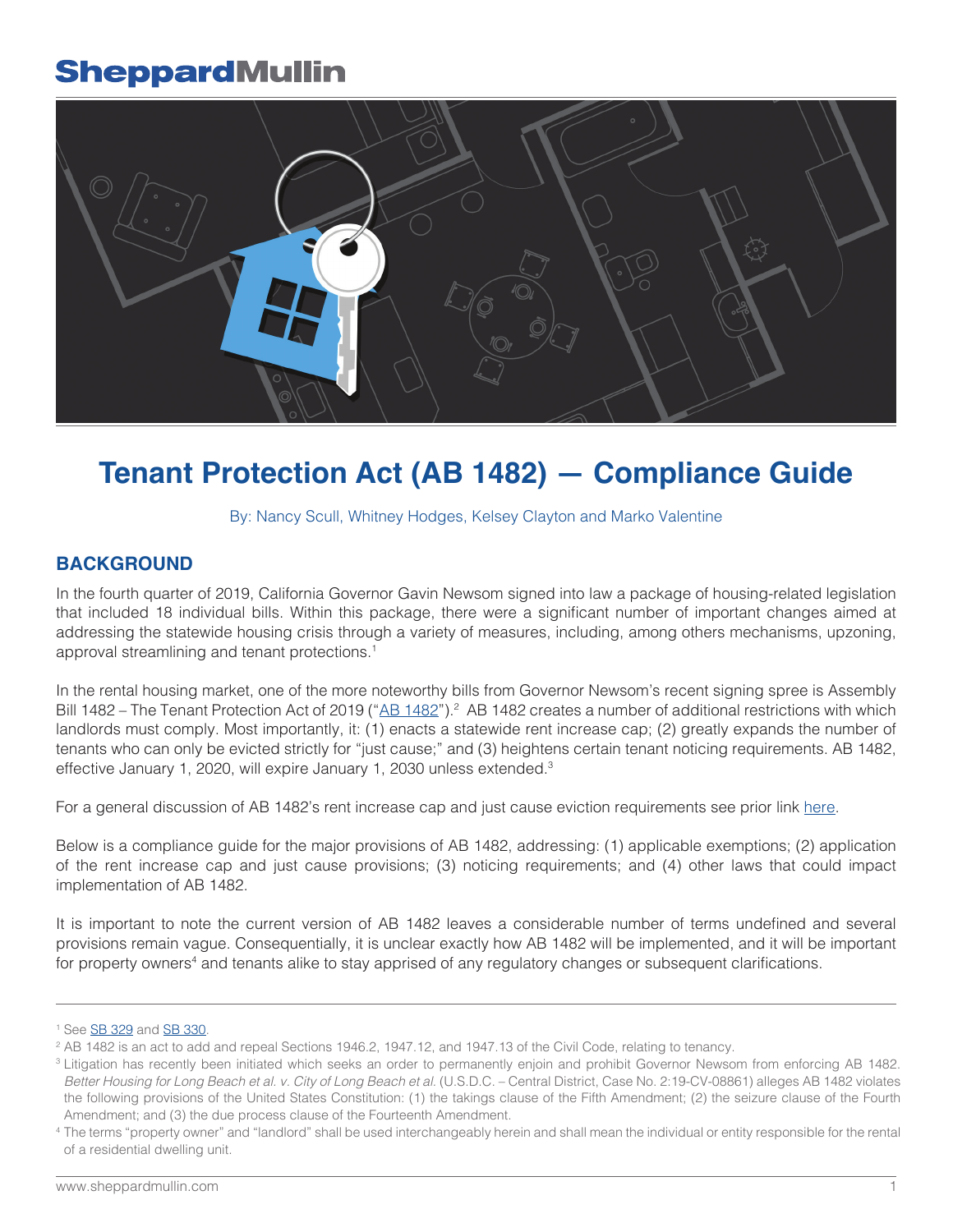## **1. DETERMINE IF YOUR PROPERTY IS SUBJECT TO AB 1482**

### **Statutory Exemptions**

AB 1482 contains exemptions from the both rent increase cap and just cause eviction provisions, as are generally identified in the following chart.<sup>5</sup>, <sup>6</sup>

| <b>AB 1482 Exemptions</b>                                                                                                                                                                                                                                                   |                                               |                                                 |
|-----------------------------------------------------------------------------------------------------------------------------------------------------------------------------------------------------------------------------------------------------------------------------|-----------------------------------------------|-------------------------------------------------|
| <b>Exemption</b>                                                                                                                                                                                                                                                            | <b>Rent Increase</b><br><b>Cap Exemptions</b> | <b>Just Cause</b><br><b>Eviction Exemptions</b> |
| Housing subject to a more restrictive local rent control ordinance                                                                                                                                                                                                          |                                               | $\mathbf x$                                     |
| Housing subject to a more restrictive local just cause eviction<br>ordinance                                                                                                                                                                                                | $\mathbf x$                                   |                                                 |
| Housing issued a Certificate of Occupancy ("COOs") less than 15<br>years prior (as determined on a rolling basis <sup>7</sup> ).                                                                                                                                            |                                               |                                                 |
| <b>Dormitories</b>                                                                                                                                                                                                                                                          |                                               |                                                 |
| Owner-occupied duplex                                                                                                                                                                                                                                                       |                                               |                                                 |
| Residential property that is alienable separate from title to any<br>other dwelling unit (primarily, single-family residences and<br>condominiums), provided that the property is not owned by a real<br>estate investment trust, corporation, or limited liability company |                                               |                                                 |
| Deed-restricted affordable housing for low- to moderate-income<br>housing                                                                                                                                                                                                   | $\checkmark$                                  |                                                 |
| Single-family, owner-occupied residences                                                                                                                                                                                                                                    | $\mathbf x$                                   |                                                 |
| <b>Tourist hotel</b>                                                                                                                                                                                                                                                        | $\mathbf x$                                   |                                                 |
| Housing accommodations in a nonprofit hospital or religious<br>facility                                                                                                                                                                                                     | $\pmb{\times}$                                |                                                 |
| Housing accommodations in which the tenant shares a bathroom<br>or kitchen with the owner who maintains principal residence at<br>the property                                                                                                                              | x                                             |                                                 |

<sup>&</sup>lt;sup>5</sup> Please note that these exemptions are simplified for ease of reference. However, many are nuanced, and some are slightly different between the rent cap and just cause provisions. For example, the "dormitories" exemption for the rent increase cap provides for "[d]ormitories constructed and maintained in connection with any higher education institution within the state for use and occupancy by students in attendance at the institution," whereas the just cause corollary states "[d]ormitories owned and operated by an institution of higher education or a kindergarten and grades 1 to 12, inclusive, school."

<sup>&</sup>lt;sup>6</sup> To make the final determination as to whether a property is exempt from either or both of the rent increase cap and eviction requirements for reasons listed in the chart, reviewing the text of AB 1482 will be required.

<sup>7</sup> "Determination on a rolling basis" means that any units which were issued final COOs on, or prior to, January 1, 2005 will be subject to AB 1482 immediately. Units issued COOs after January 1, 2005 will become subject to the law 15 years after issuance of the COO. For example, units issued COOs on July 15, 2012 will be subject to AB 1482 on July 15, 2027. Units issued COOs after January 1, 2015 will not be subject to AB 1482, unless it is extended beyond January 1, 2030. The conservative approach, recommended by the National Apartment Association ("NAA") is to include an addendum in all current and future leases which specify to the day when the final COO was issued and when the property will be subject to AB 1482.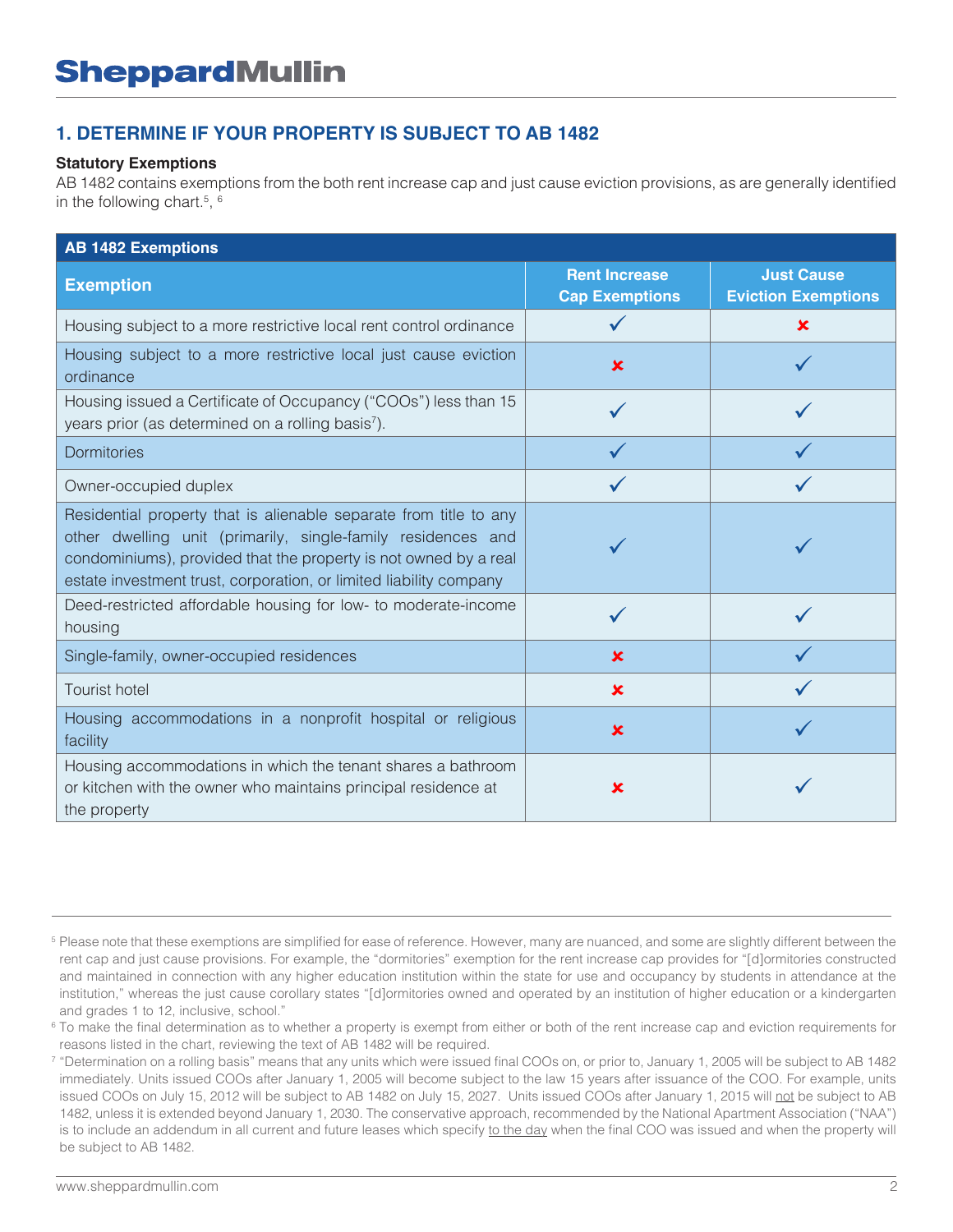### **Local Ordinances**

AB 1482 creates a minimum level of "rent control" for all non-exempt units and, in municipalities with stricter rent control ordinances, local rules will preempt AB 1482 and continue to apply. This determination will be made on a year-by-year basis. Thus, in municipalities with fluctuating rent increase caps, this could mean that properties are subject to AB 1482 one year and a local ordinance in subsequent years – or vice versa.

For example, in the City of Santa Monica, as of the date of publication, the local rent control rules are more stringent than AB 1482, but only apply to units built prior to 1979. Therefore, for units built in Santa Monica prior to 1979, the local rules will continue to apply. However, for all other units exempted under Santa Monica's local rules, AB 1482 will apply.

Similarly, where a municipality has a just cause eviction ordinance in place, landlords in that jurisdiction will be subject to local regulation if either: (1) it was enacted prior to September 1, 2019; or (2) it was enacted after September 1, 2019 but is "more protective" than AB 1482. If the local ordinance fails both of these prongs, landlords will be subject to AB 1482's just cause provisions even if they are exempt from AB 1482's rent increase cap.

In determining whether a just cause ordinance is more protective than AB 1482, the local regulation must: (1) be consistent with AB 1482; (2) provide higher relocation assistance or additional protections to tenants; and (3) the local government must have made a binding finding that the ordinance is "more protective."

### **2. RENT INCREASE CAP**

Under AB 1482, a landlord may set the initial rental rate at any amount (unless restricted by other regulations), and may reset the rental amount upon vacancy of the unit. Unlike in the context of the just cause provisions (detailed below), the rent increase cap provisions begin to apply immediately upon occupancy and are not impacted by the addition of a new tenant. Once a unit is occupied, a landlord may only raise the rent a maximum of two times per year, and the total yearly increase cannot exceed 5% of the lowest gross rental rate, plus the change in the cost of living.<sup>8</sup> In any case, the total increase cannot exceed 10%.

In determining the lowest gross rental rate, any discounts, incentives, concessions, or credits offered by the owner and accepted by the tenant shall be excluded. At this time, it remains unclear what payments can be included in the calculation of "gross rental rate." Based on several guidance documents available at the time of publication, this total likely may include additional recurring charges, such as parking fees or pet "rent," so long as these items are separately identified and listed in the lease.

Despite the January 1, 2020 effective date, the rent increase cap provisions of AB 1482 will be applied retroactively to the rental amount operative as of March 15, 2019. In the event a property owner increased the rental amount by more than AB 1482's permissible cap between March 15, 2019 and January 1, 2020, the applicable rent on January 1, 2020 must be reduced to the rental amount as of March 15, 2019, plus the allowable increase under AB 1482. Notwithstanding the foregoing, landlords who have already raised rent in excess of 5% plus local CPI compared to the March 15, 2019 rent are not required to make any reparations to tenants to compensate for the amount paid over the allowable rent. In this instance, the landlord is only responsible for reducing the rent charged to the amount allowed under AB 1482, starting on January 1, 2020.

The California Apartment Association ("CAA") conservatively recommends that notice be provided to tenants whose rent will be reduced to March 15, 2019 plus AB 1482 allowable increase rates at least 30 days prior to the AB 1482 effective date. Conversely, the NAA has taken the position that providing notice any time prior to January 1, 2020 is acceptable because the change will be a decrease in rent rather than an increase.

<sup>&</sup>lt;sup>8</sup> To determine the change in the cost of living, landlords should use the percentage change from April 1 of the prior year to April 1 of the current

year in the regional Consumer Price Index ("CPI"), for the region in which the unit is located, as published by the US Bureau of Labor Statistics. should be used.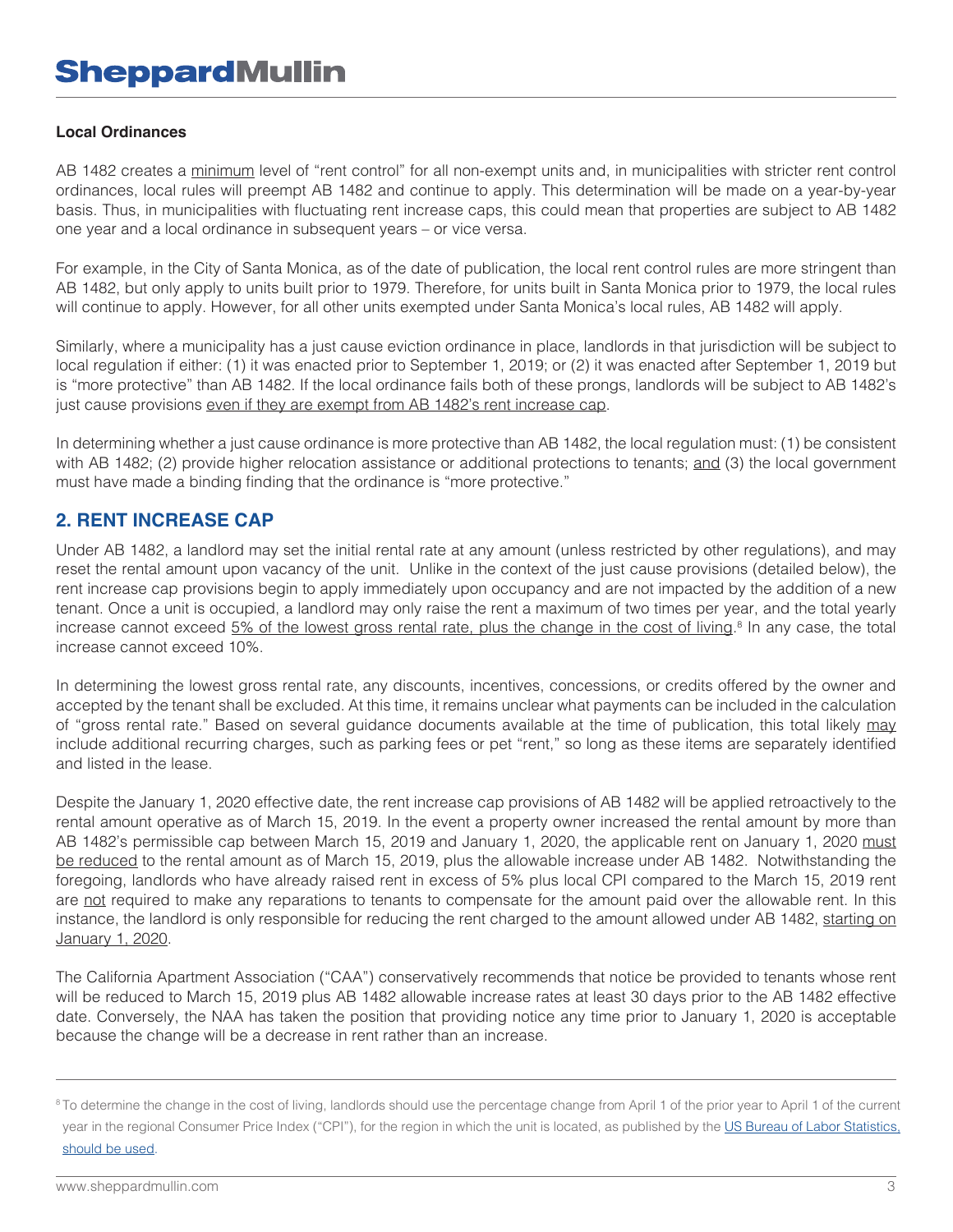### **3. RESTRICTIONS ON EVICTIONS**

AB 1482 prohibits a landlord from evicting tenants absent "just cause." After a tenant has continuously and lawfully occupied a residential unit for 12 months – including time prior to AB 1482's effective date<sup>9</sup> – tenancy cannot be terminated without "just cause," which must be provided to the tenant via written notice. However, when a new, additional tenant occupies the unit, this clock is reset, and the just cause eviction provisions do not apply to the tenancy until either: (1) all tenants have lived in the unit for 12 months; or (2) any one tenant has lived in the unit for 24 months.

Just cause is separated into two categories: (1) "at fault" just cause; and (2) "no-fault" just cause, and the provisions apply equally to both month-to-month tenancies and fixed-term leases.

### **"At Fault" Just Cause**

"At fault" just cause includes, but is not limited to:

- (i) Failure to pay rent;
- (ii) Material breach of the lease;
- (iii) Committing waste;
- (iv) Committing a nuisance;
- $(v)$  Criminal activity on the property,<sup>10</sup> or criminal threats against the landlord;
- (vi) Improper assignment or subletting;
- (vii) Refusing to allow landlord to enter the property as authorized by law;
- (viii) Refusal to renew the lease under similar terms; and
- (ix) Failure to vacate.

As discussed further below, even tenants who are "at fault" must be given a notice of the violation and a time period in which to cure, if such cure is possible.

In the case of a fixed-term lease set to expire, "at fault" just cause includes a tenant's refusal to execute a lease renewal for an additional term that is similar in duration and conditions to the existing lease. Therefore, if a tenant's 12-month lease is expiring, a landlord is not required to offer a month-to-month tenancy option to the tenant (unless required by a local ordinance).

### **"No Fault" Just Cause**

"No fault" just cause includes an eviction resulting from the landlord's:

- (i) Compliance with a government order or a local ordinance that requires vacation of the unit;
- (ii) Removal of the rental unit from the marketplace;
- (iii) Intent to demolish or substantially remodel<sup>11</sup> the unit; or
- (iv) Intent to occupy the residential property or for specified family members of the landlord to occupy the property (only if the tenant agrees to such termination or if the lease allows for unilateral termination).

<sup>9</sup> For example, if a tenant moved in on December 31, 2018, the just cause protections apply immediately as of January 1, 2020. Alternatively, if a tenant moved in on July 1, 2019, the just cause provisions will be triggered on July 1, 2020.

<sup>&</sup>lt;sup>10</sup> See previous [post](https://www.cannabislawblog.com/2019/12/tenant-protection-act-2019/) regarding a landlord's ability to cite just cause for evictions related to otherwise legal cannabis use, possession and/or cultivation.

<sup>11</sup> "Substantially remodel" means the replacement or substantial modification of any structural, electrical, plumbing, or mechanical system that requires a permit from a governmental agency, or the abatement of hazardous materials, including lead-based paint, mold, or asbestos, in accordance with applicable federal, state, and local laws, that cannot be reasonably accomplished in a safe manner with the tenant in place and that requires the tenant to vacate the residential real property for at least 30 days. Cosmetic improvements alone, including painting, decorating, and minor repairs, or other work that can be performed safely without having the residential real property vacated, do not qualify as substantial rehabilitation.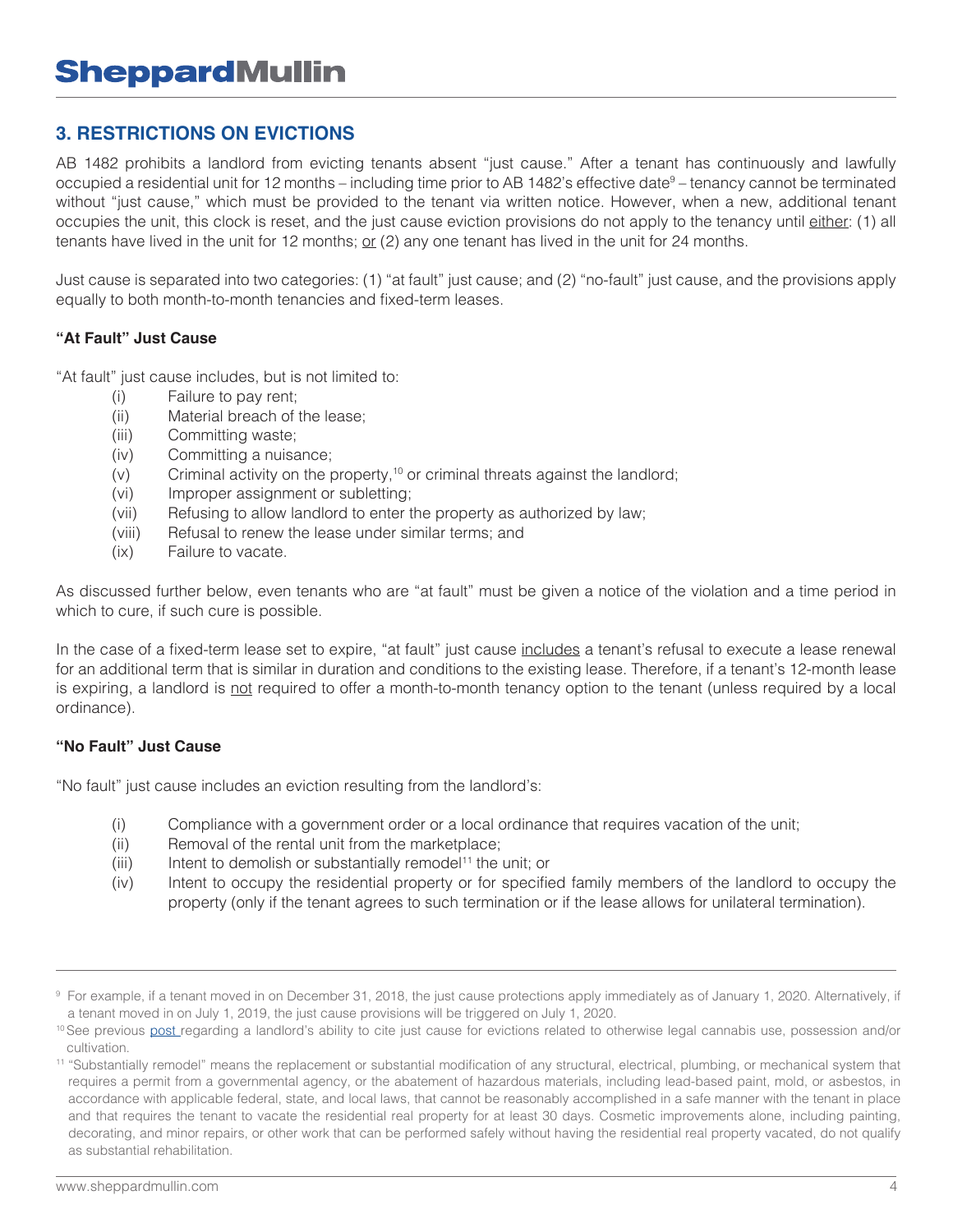A "no fault" just cause eviction requires the landlord to provide the displaced tenant(s) with either a rent-waiver for the final month of tenancy or relocation assistance. The amount of relocation assistance or rent waiver would be equal to 1 month of the tenant's rent that was in effect when the owner issued the notice to terminate the tenancy.

### **4. NOTICE REQUIREMENTS**

AB 1482 requires landlords to comply with specific notice requirements when: (1) the unit is subject to AB 1482; (2) the unit is exempt from AB 1482 because it is "alienable separate from title;" and (3) when evicting a tenant. The bills suggest that this notice is provided, and all leases be revised, by January 1, 2020 – a conservative approach advocated by NAA.<sup>12</sup> However, in reality, there is likely more time to make these changes, as discussed below.

### **The Dwelling is Subject to AB 1482**

A property owner of residential real property subject to AB 1482 must provide the following notice, in no less than 12-point type:

 "California law limits the amount your rent can be increased. See Section 1947.12 of the Civil Code for more information. California law also provides that after all of the tenants have continuously and lawfully occupied the property for 12 months or more or at least one of the tenants has continuously and lawfully occupied the property for 24 months or more, a landlord must provide a statement of cause in any notice to terminate a tenancy. See Section 1946.2 of the Civil Code for more information."

For any tenancy commenced or renewed on or after July 1, 2020, the notice must be provided as an addendum to the lease, or as a written notice signed by the tenant, with a copy provided to the tenant. For a tenancy existing prior to July 1, 2020, a written notice, or addendum to the lease must be provided to the tenant no later than August 1, 2020.

### **The Dwelling Falls Within The "Separately Alienable" Exemption**

If a unit is exempt from AB 1482 because the unit is "alienable separate from title to any other dwelling unit," as described above (single-family residences and condominiums), landlords are still responsible for providing specific notice to their tenants. The tenants must be provided written notice that the unit is exempt from AB 1482 using the following statement:

 "This property is not subject to the rent limits imposed by Section 1947.12 of the Civil Code and is not subject to the just cause requirements of Section 1946.2 of the Civil Code. This property meets the requirements of Sections 1947.12 (c)(5) and 1946.2 (e)(7) of the Civil Code and the owner is not any of the following: (1) a real estate investment trust, as defined by Section 856 of the Internal Revenue Code; (2) a corporation; or (3) a limited liability company in which at least one member is a corporation."

For a tenancy existing before July 1, 2020, the required notice may, but is not required to, be provided in the rental agreement. For a tenancy commenced or renewed on or after July 1, 2020, the required notice must be provided in the rental agreement. The language of this section is somewhat ambiguous, and it is unclear what method of notice would be acceptable (beyond inclusion in the rental agreement) or required for a tenancy existing prior to July 1, 2020. However, failure to provide compliant notice would prohibit a landlord from taking advantage of this exemption, therefore it is recommended to provide such notice as soon as practicable.

<sup>&</sup>lt;sup>12</sup> To this end, NAA recommends placing a notice in any lease, even if such notice would not be required under AB 1482, in order to avoid confusion.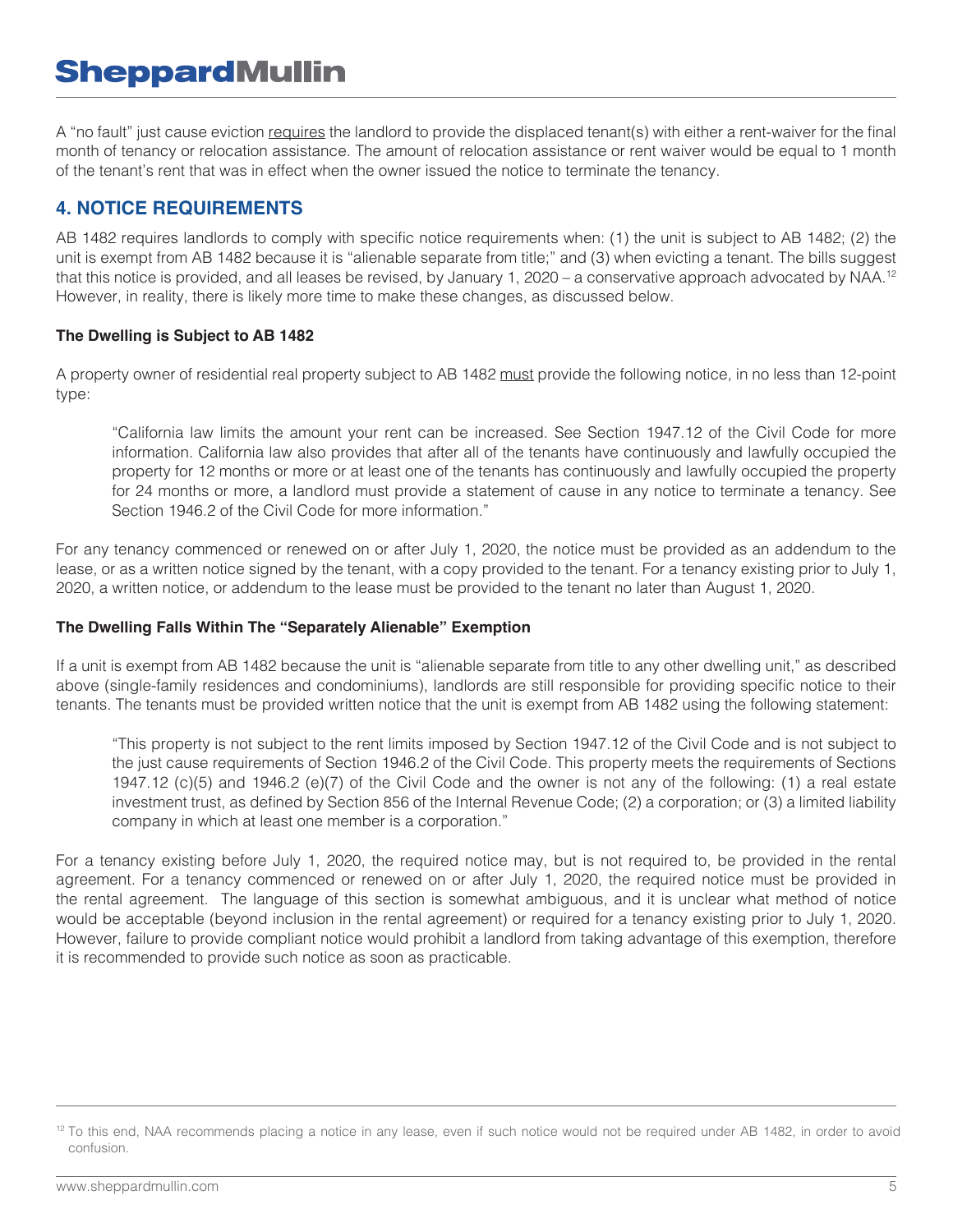### **Notice Requirements During an Eviction**

As described above, after a tenant has continuously and lawfully occupied a residential unit for 12 months, the landlord cannot terminate the tenancy without "just cause," which must be included in a written notice to the tenant in order to terminate the tenancy.

### *Eviction for "Just Cause" that is a Curable Lease Violation*

Before a landlord issues a notice to terminate a tenancy for just cause that is a curable lease violation, the landlord must first give notice of the violation to the tenant with an opportunity to cure the violation pursuant to [paragraph \(3\) of Code of](https://leginfo.legislature.ca.gov/faces/codes_displaySection.xhtml?lawCode=CCP§ionNum=1161) [Civil Procedure section 1161.](https://leginfo.legislature.ca.gov/faces/codes_displaySection.xhtml?lawCode=CCP§ionNum=1161) If the violation is not cured within the time period set forth in the notice, a three-day notice to quit without an opportunity to cure may thereafter be served to terminate the tenancy.

#### *Eviction for "No Fault" Just Cause*

If a landlord issues a notice to terminate a tenancy for no-fault just cause, the landlord must provide notice to the tenant regarding tenant's right to relocation assistance or rent waiver. In either case, the amount due to the tenant will be equal to one months' rent. If the landlord elects to waive the rent for the final month of the tenancy, the notice must state the amount of rent waived and that no rent is due for the final month of the tenancy. Any relocation assistance must be provided within 15 calendar days of service of the notice.

### **5. ADDITIONAL LAWS THAT COULD AFFECT COMPLIANCE WITH AB 1482**

Throughout 2019, a large number of housing-related bills were passed, most of which were signed into law in the fourth quarter. Several bills seek to legislate related topics, and to the extent these bills overlap, the most restrictive law generally controls. As such, it is important to be cognizant of all of the related housing bills. Please see below for a brief summary of some of the most relevant pieces of legislation for the rental housing market that could impact compliance with AB 1482.

[AB 1110 – Rent Increases – Noticing](http://leginfo.legislature.ca.gov/faces/billNavClient.xhtml?bill_id=201920200AB1110): AB 1110 requires landlords of residential units with month-to-month tenancies to provide 90 days' notice for any rent increases that exceed more than 10% the amount of the rent charged annually (up from an existing 60 days' notice period). While AB 1110 is written to apply to all residential properties, in practicality, this law will apply only to properties exempt from AB 1482's rent increase cap due to the bill's limited application to periodic tenancies of one-month or less.

Penal Code Section 396 – Anti-Price Gouging Law: Penal Code section 396 applies to all residential properties, and prohibits landlords from raising the rent on a unit (including unoccupied units) by more than 10% during a state of emergency over the entire duration of the state of emergency. To the extent the rent increase limits imposed by AB 1482 are more restrictive, the AB 1482 rent increase cap would apply. Because of AB 1482's annual limits, Penal Code section 396 will likely become more pertinent for lengthy states of emergency. For instance, if a state of emergency lasted 3 years, a landlord could only increase rent a total of 10% over the entire period, as opposed to the annual 5% plus CPI increase allowed under AB 1482. States of emergency are most often declared in California as a result of natural disasters (wildfire, earthquake, etc.).

[Proposition 10 2.0 – Michael Weinstein's Rental Affordability Act](https://caanet.org/legislative-analysts-office-predicts-prop-10-2-0-would-drive-units-from-market/): On the November 2020 ballot, Proposition 10.2.0 would allow cities and counties to: (1) impose rent control on buildings after they turn 15 years old, giving municipalities more power than under the 1995 Costa-Hawkins Rental Housing Act; and (2) apply vacancy controls such as preventing a landlord from increasing the rental rate more than the permissible cap, even where no tenant resides in the unit.